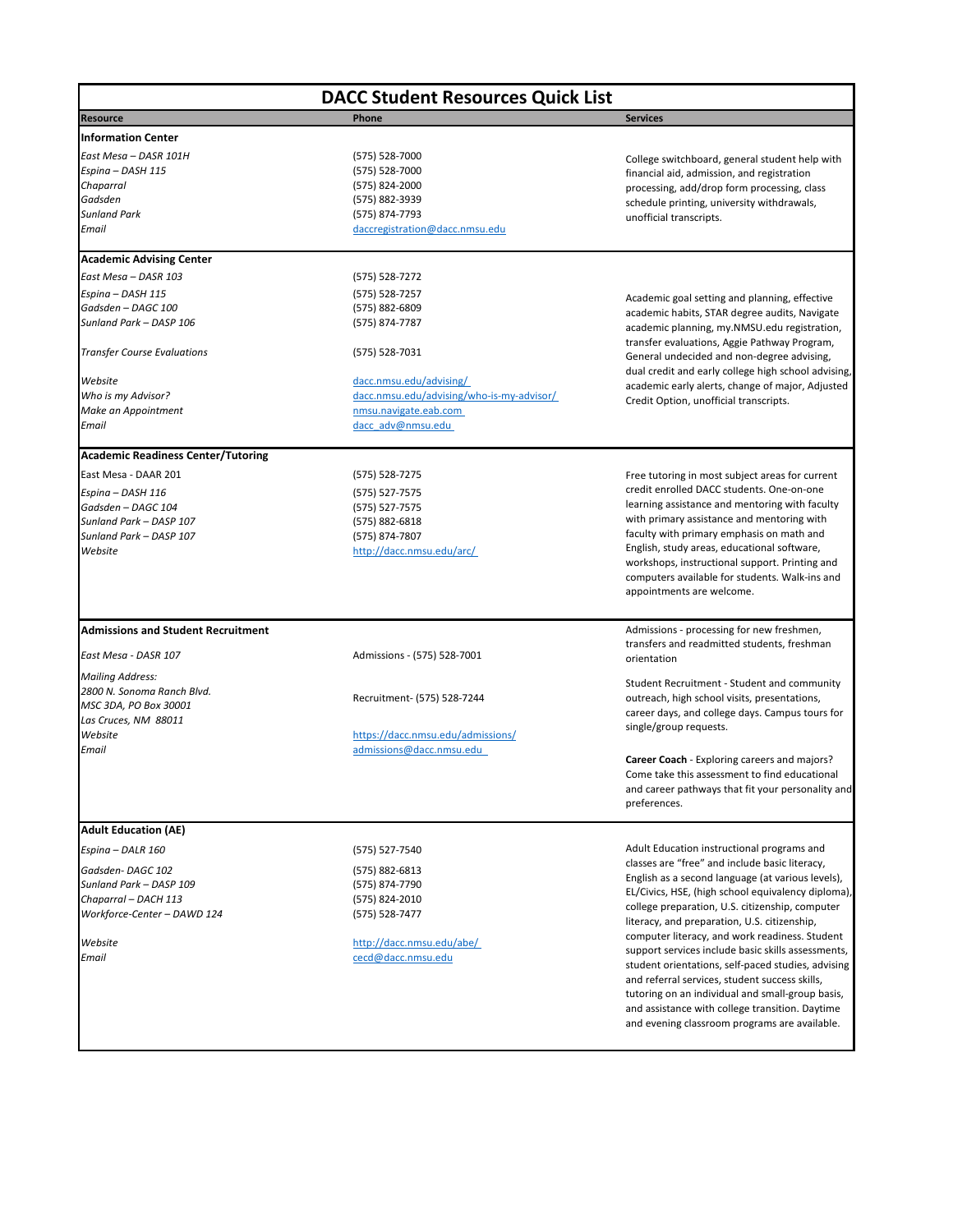## **ENLACE**

*East Mesa – DAEM 203A* (575) 528-7395 *Espina – DALR 265H* (575) 528-7397 *Parent Engagement* (575) 528-7396 *Website* <https://dacc.nmsu.edu/enlace/> *Email* [lmarquez@dacc.nmsu.edu](mailto:lmarquez@dacc.nmsu.edu)

| <b>Avanza</b>                                  |                                                                                       |                                                                                                                                                                                                                                            |
|------------------------------------------------|---------------------------------------------------------------------------------------|--------------------------------------------------------------------------------------------------------------------------------------------------------------------------------------------------------------------------------------------|
| Website<br><b>Contact Information</b>          | https://dacc.nmsu.edu/avanza/<br>https://dacc.nmsu.edu/avanza/about-us/               | Integrated services support program providing<br>education supports and mentoring, career<br>exploration and employment readiness,<br>connecting students to community resources and                                                       |
| Email                                          | aolacio@dacc.nmsu.edu                                                                 | social service organizations, food pantries in<br>Anthony and Sunland Park, childcare resources.<br>Open to all DACC students.                                                                                                             |
| <b>Bookstore</b>                               |                                                                                       | Textbooks sold and rented, hard-copy and                                                                                                                                                                                                   |
| East Mesa - DAAR 102                           | (575) 528-7253                                                                        | electronic, book buy-back, school supplies,                                                                                                                                                                                                |
| Website                                        | www.bkstr.com/nmsudaccstore                                                           | computer software and hardware, apparel. For<br>Chaparral, Gadsden, Sunland Park, online, or<br>Dual Credit students, please visit the East Mesa<br>location.                                                                              |
| <b>Campus Security Office (DACC)</b>           |                                                                                       | General campus safety and security, building                                                                                                                                                                                               |
| Any DACC Campus/Center                         | Dispatch (575) 527-7777                                                               | security, patrolling DACC campuses, incident                                                                                                                                                                                               |
| Any DACC Campus/Center<br>Website              | Emergencies - call 911<br>https://dacc.nmsu.edu/security/                             | response, escorts on campus, campus special<br>events support, responding to medical<br>emergencies, crime prevention, public outreach                                                                                                     |
| <b>Career Services</b>                         |                                                                                       |                                                                                                                                                                                                                                            |
| Workforce Development Center                   |                                                                                       | Career planning and exploration, internship and                                                                                                                                                                                            |
| 2345 E. Nevada Avenue- Room 100                | (575) 527-7776                                                                        | co- op placement assistance, career readiness                                                                                                                                                                                              |
| Website<br>Contact                             | https://dacc.nmsu.edu/ctp/career-readiness<br>https://dacc.nmsu.edu/ctp/contact-wdcr/ | workshops, student employment, and job search<br>assistance for graduates and alumni. These<br>resources are available at no charge to credit and<br>non-credit students.                                                                  |
| <b>Cashiers Office</b>                         |                                                                                       |                                                                                                                                                                                                                                            |
| East Mesa - DASR 102B                          | (575) 527-7516                                                                        |                                                                                                                                                                                                                                            |
|                                                | $(575) 527 - 7513$                                                                    | Student accounts receivable questions, parking                                                                                                                                                                                             |
| Website                                        | https://dacc.nmsu.edu/business-office/cashiers/                                       | permits.                                                                                                                                                                                                                                   |
| Email                                          | cashiers@dacc.nmsu.edu                                                                |                                                                                                                                                                                                                                            |
| <b>Computer Lab</b>                            |                                                                                       |                                                                                                                                                                                                                                            |
| East Mesa - DAAR 200                           | (575) 528-7265                                                                        |                                                                                                                                                                                                                                            |
| Espina - DASH 85<br>Gadsden - DAGC 112         | $(575) 527 - 7561$<br>(575) 882-6802                                                  | Open computer labs with general software,                                                                                                                                                                                                  |
| Sunland Park - DASP 113                        | (575) 874-7783                                                                        | connected to the internet, basic lab assistance is                                                                                                                                                                                         |
| Chaparral Center - DACH 111                    | (575) 824-2003                                                                        | available most times.                                                                                                                                                                                                                      |
| Website                                        | https://dacc.nmsu.edu/computer-labs/                                                  |                                                                                                                                                                                                                                            |
| Computer Lab (Creative Media/Digital & Design) |                                                                                       |                                                                                                                                                                                                                                            |
| East Mesa - DADM 103                           | (575) 527-7677                                                                        | Open computer lab with specialty software for<br>classes in Creative Media, Drafting and<br>Architecture                                                                                                                                   |
| Counseling (Provided by Ben Archer)            |                                                                                       | On-campus counseling, connection to basic                                                                                                                                                                                                  |
| East Mesa - DASR 104<br>Espina - DASH 115A     | (575) 640-4669                                                                        | resources such as food, childcare, transportation<br>and housing; assistance with income support<br>applications. Services available at Espina campus<br>Monday - Friday 8:30am-4:30pm, and at East<br>Mesa campus Thursday 8:30am-4:30pm. |

Latino/a educational success programs, high school programs, parent engagement programs, EXITO! transition to college course, events, scholarships. Open to all students.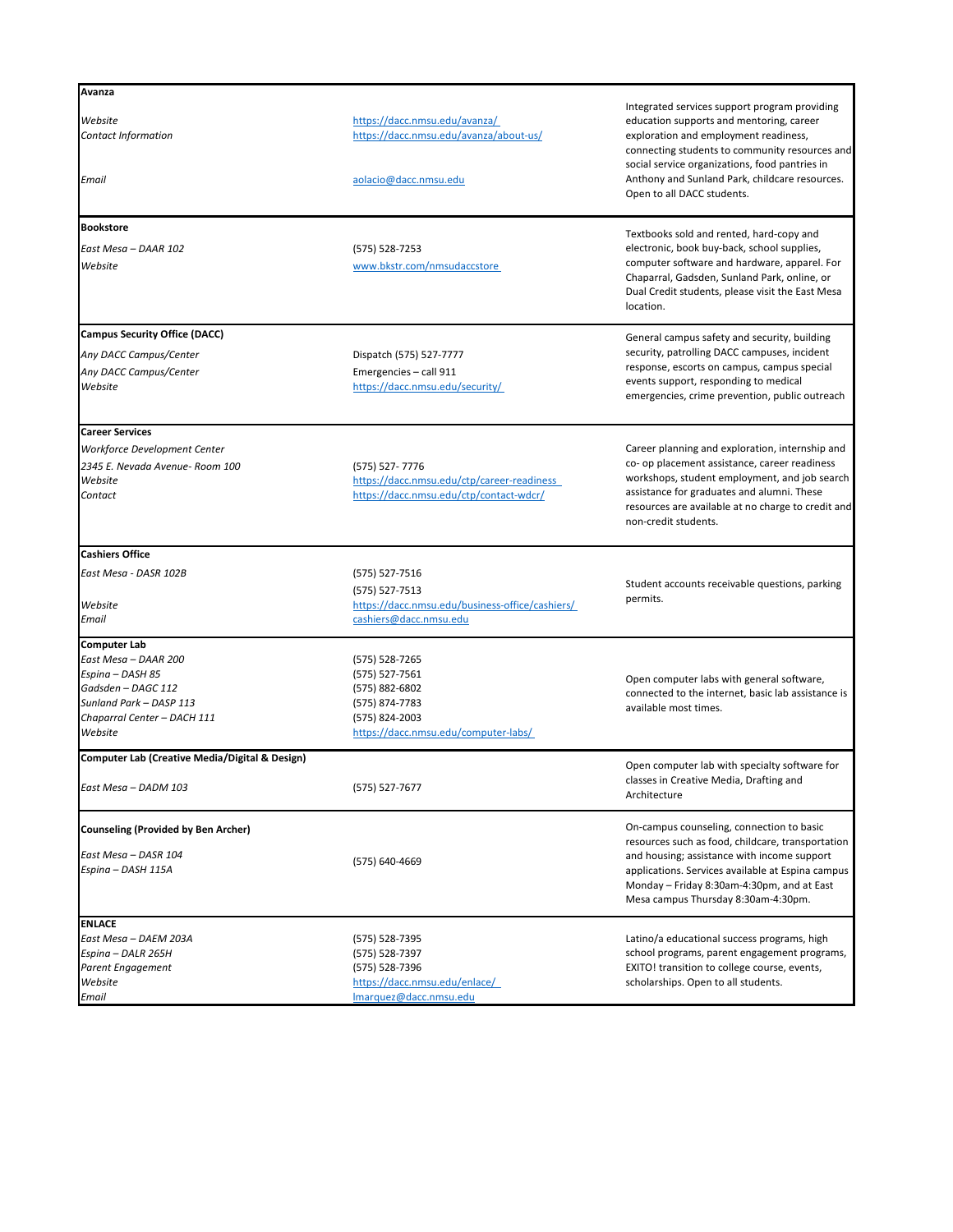**Thrive**

| <b>Financial Aid</b>                                                                                 |                                                                                                                    |                                                                                                                                                                                                                                                                                                                                                                                                                                                                                                                                                 |
|------------------------------------------------------------------------------------------------------|--------------------------------------------------------------------------------------------------------------------|-------------------------------------------------------------------------------------------------------------------------------------------------------------------------------------------------------------------------------------------------------------------------------------------------------------------------------------------------------------------------------------------------------------------------------------------------------------------------------------------------------------------------------------------------|
| East Mesa - DASR 109<br>Gadsden - DAGC 100G<br>Sunland Park - DASP 106B<br>Website<br>Email          | (575) 528-7000                                                                                                     | Federal and state aid for current and prospective<br>students including grants, loans, and work-study,                                                                                                                                                                                                                                                                                                                                                                                                                                          |
|                                                                                                      | (575) 882-6808<br>https://dacc.nmsu.edu/fa/<br>finaid@dacc.nmsu.edu                                                | scholarships, guidance on financial literacy, in-<br>person loan entrance counseling, FAFSA<br>workshops, financial aid outreach and<br>presentations, recruiting events. Financial Aid<br>services available at Gadsden Monday-<br>Wednesday, and Fridays. Sunland Park -<br>Thursdays.                                                                                                                                                                                                                                                        |
| Library<br><b>East Mesa</b><br>Espina<br>Website<br>Email                                            | (575) 528-7260<br>(575) 527-7555<br>https://dacc.nmsu.edu/library/<br>library@dacc.nmsu.edu                        | Physical and electronic resources; research<br>assistance by telephone, email, and chat with<br>librarian; and research guides on many subjects<br>including Citing Your Sources. All services are<br>currently provided remotely or online Monday<br>through Friday 8am-5pm                                                                                                                                                                                                                                                                    |
| <b>Social Worker</b>                                                                                 |                                                                                                                    |                                                                                                                                                                                                                                                                                                                                                                                                                                                                                                                                                 |
| East Mesa - DASR 104C<br><b>Referral Form</b>                                                        | (575) 528-7342<br>https://dacc.nmsu.edu/thrive/social-worker-referral-form/ tangible campus and community services | Helping campus community members obtain                                                                                                                                                                                                                                                                                                                                                                                                                                                                                                         |
| Email                                                                                                | mdherrera-pardo@dacc.nmsu.edu                                                                                      | including counseling and therapy                                                                                                                                                                                                                                                                                                                                                                                                                                                                                                                |
| <b>Student Accessibility Services (SAS)</b><br>East Mesa - DASR 104A<br>Espina - DASH 117<br>Website | (575) 527-7548<br>https://dacc.nmsu.edu/sas/                                                                       | Services for students with documented<br>disabilities: Priority registration, note taking<br>assistance, readers, accommodated testing,<br>enlarged-print materials, e- text & audio text,<br>computer/software adaptations, alternative<br>keyboards, accessible furniture, American Sign<br>Language (ASL) Interpreters, referral and<br>advocacy<br>Food Pantry- Need food? Come visit the free<br>mobile food pantry provided by Casa de<br>Peregrinos. Food distribution is offered at both<br>Espina and East Mesa campuses once a month. |
|                                                                                                      |                                                                                                                    | Please supply your own boxes/bags                                                                                                                                                                                                                                                                                                                                                                                                                                                                                                               |
| <b>Student Government Association</b><br>East Mesa - DAEM 203C                                       | (575) 528-7396                                                                                                     | The Student Government Association of Doña<br>Ana Community College, is the college's student<br>government organization. SGADACC strongly<br>supports the various student organizations on<br>campus, because these organizations enable<br>students to broaden their interests through                                                                                                                                                                                                                                                        |
| Website                                                                                              | https://dacc.nmsu.edu/sga/                                                                                         | participation in different activities. SGADACC<br>financially supports the Student Activities Office.<br>Additionally, SGADACC assists recognized<br>student organizations with various activities and<br>financial support.                                                                                                                                                                                                                                                                                                                    |
| <b>Testing Services</b>                                                                              |                                                                                                                    | Accuplacer, Math Placement Exam, HiSet, GED,                                                                                                                                                                                                                                                                                                                                                                                                                                                                                                    |
| East Mesa - DASR 105<br>Website                                                                      | (575) 527-7569<br>(575) 528-7294<br>https://dacc.nmsu.edu/testing/                                                 | ACT, ACT Residual, CLEP Exam, Miller Analogies,<br>NMTA, Pearson VUE, PRAXIS, Proctored Exams,<br><b>TOEFL ITP</b>                                                                                                                                                                                                                                                                                                                                                                                                                              |

| .<br>Thrive Website                               | https://dacc.nmsu.edu/thrive/                                                | Thrive - One-stop website for campus and<br>community resources including career training,<br>childcare, computer and technology, crisis and<br>mental health, financial resources, food banks,<br>relief funds, housing, online learning,<br>transportation, social work services, and utility<br>payment assistance programs |
|---------------------------------------------------|------------------------------------------------------------------------------|--------------------------------------------------------------------------------------------------------------------------------------------------------------------------------------------------------------------------------------------------------------------------------------------------------------------------------|
| <b>Veterans Programs</b><br>East Mesa - DASR 111A | (575) 528-7081                                                               | Application assistance for VA benefits,                                                                                                                                                                                                                                                                                        |
| Website                                           | https://dacc.nmsu.edu/admissions/veterans-programs/<br>VetProg@dacc.nmsu.edu | certification for educational benefits                                                                                                                                                                                                                                                                                         |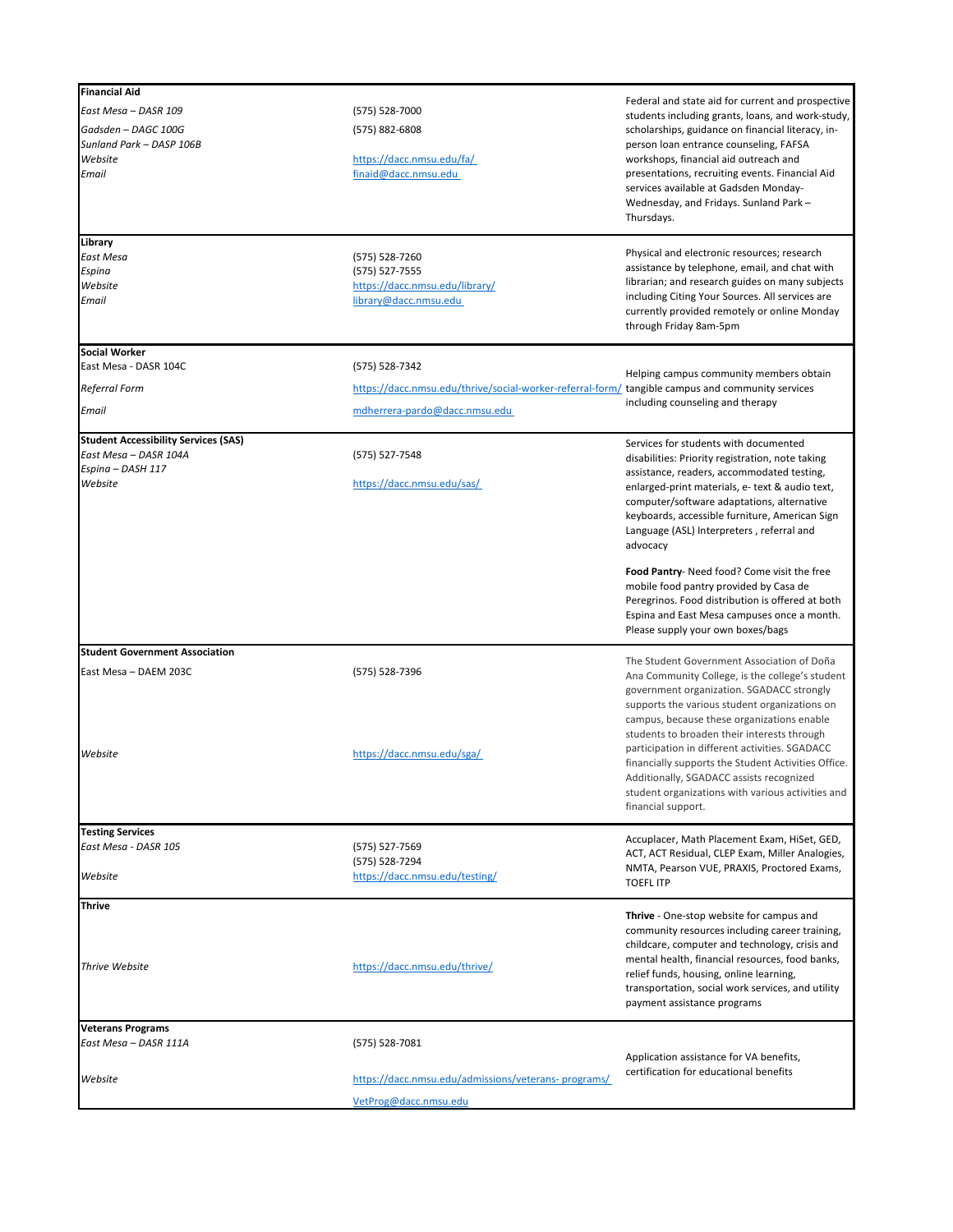|                                                           | Degree certification, degree audit exceptions,                                                                                                                                                                                                                                                                                                      |
|-----------------------------------------------------------|-----------------------------------------------------------------------------------------------------------------------------------------------------------------------------------------------------------------------------------------------------------------------------------------------------------------------------------------------------|
| (575) 527-7530<br>https://dacc.nmsu.edu/student-services/ | commencement, student complaints, student<br>code of conduct, Student Government                                                                                                                                                                                                                                                                    |
|                                                           | Association (SGA) of DACC, student clubs and<br>organizations, student special events, Title IX<br>compliance, Emergency Aid Program                                                                                                                                                                                                                |
| Virtual Learning and Instructional Technology (VLIT)      |                                                                                                                                                                                                                                                                                                                                                     |
| (575) 527-7737                                            | Online Canvas training and support, Student                                                                                                                                                                                                                                                                                                         |
| (575) 527-7738                                            | Online Resources, Faculty Online Resources,                                                                                                                                                                                                                                                                                                         |
| http://dacc.nmsu.edu/vlit/                                | Online class support, Help-desk support                                                                                                                                                                                                                                                                                                             |
|                                                           |                                                                                                                                                                                                                                                                                                                                                     |
|                                                           | Career exploration and coaching, work-based                                                                                                                                                                                                                                                                                                         |
|                                                           | learning and internships, job placement                                                                                                                                                                                                                                                                                                             |
|                                                           | assistance, workforce training, professional skills                                                                                                                                                                                                                                                                                                 |
|                                                           | development, certifications and license training,                                                                                                                                                                                                                                                                                                   |
|                                                           | customized training programs, employer                                                                                                                                                                                                                                                                                                              |
|                                                           | resources, Commercial Driver's License (CDL)                                                                                                                                                                                                                                                                                                        |
|                                                           | examinations, small business development                                                                                                                                                                                                                                                                                                            |
|                                                           | center, Academy for Learning in Retirement,<br>youth STEAM and CTE programs                                                                                                                                                                                                                                                                         |
|                                                           |                                                                                                                                                                                                                                                                                                                                                     |
|                                                           |                                                                                                                                                                                                                                                                                                                                                     |
| (575) 646-1512                                            | Provides integrated comprehensive medical,                                                                                                                                                                                                                                                                                                          |
| https://wellness.nmsu.edu/                                | psychological and recreation activity services to<br>students                                                                                                                                                                                                                                                                                       |
| campus health@nmsu.edu                                    |                                                                                                                                                                                                                                                                                                                                                     |
|                                                           | Textbooks sold and rented, hard-copy and                                                                                                                                                                                                                                                                                                            |
| (575) 646-4431                                            | electronic, book buy-back, school supplies,                                                                                                                                                                                                                                                                                                         |
|                                                           | computer software and hardware, apparel.                                                                                                                                                                                                                                                                                                            |
|                                                           |                                                                                                                                                                                                                                                                                                                                                     |
| (575) 646-3202                                            | NMSU-Las Cruces on-campus housing, and dining                                                                                                                                                                                                                                                                                                       |
| https://housing.nmsu.edu/                                 | options.                                                                                                                                                                                                                                                                                                                                            |
| housing@nmsu.edu                                          |                                                                                                                                                                                                                                                                                                                                                     |
|                                                           | MyNMSU password reset and account support,                                                                                                                                                                                                                                                                                                          |
|                                                           | basic computer maintenance and support,                                                                                                                                                                                                                                                                                                             |
|                                                           | including network connection problems, security                                                                                                                                                                                                                                                                                                     |
|                                                           | and anti-virus help. Phone/laptop connection                                                                                                                                                                                                                                                                                                        |
|                                                           | set up.                                                                                                                                                                                                                                                                                                                                             |
|                                                           |                                                                                                                                                                                                                                                                                                                                                     |
|                                                           |                                                                                                                                                                                                                                                                                                                                                     |
|                                                           | NMSU Aggie ID Cards, on-campus meal plans,                                                                                                                                                                                                                                                                                                          |
|                                                           | Aggie Cash, and Aggie Print Funds.                                                                                                                                                                                                                                                                                                                  |
|                                                           |                                                                                                                                                                                                                                                                                                                                                     |
|                                                           |                                                                                                                                                                                                                                                                                                                                                     |
| (575) 646-5107                                            | The Office of Education Abroad provides support                                                                                                                                                                                                                                                                                                     |
| https://oea.nmsu.edu                                      | services for outbound study abroad students and                                                                                                                                                                                                                                                                                                     |
|                                                           | inbound international exchange students and                                                                                                                                                                                                                                                                                                         |
|                                                           | coordinated all international partner exchange                                                                                                                                                                                                                                                                                                      |
|                                                           | agreements, intensive language immersion and                                                                                                                                                                                                                                                                                                        |
|                                                           | faculty-led programs as well as all credit-bearing<br>into montional nononclous complete and into molting                                                                                                                                                                                                                                           |
|                                                           | vlit@nmsu.edu<br>(575) 527-7776<br>(575) 527-7527<br>(575) 527-7676<br>http://dacc.nmsu.edu/ctp/<br>https://www.bkstr.com/nmsustore<br>(575) 646-1840<br>(575) 646-4433<br>(575) 646-4434<br>https://help.nmsu.edu/<br>help@nmsu.edu<br>(575) 646-4835<br>(575) 646-5302<br>https://idcard.nmsu.edu/<br>idsvs@nmsu.edu<br>educationabroad@nmsu.edu. |

| <b>Parking - NMSU</b><br>NMSU Bookstore, Second Floor     | (575) 646-1839               | Parking permits, visitor permits, parking tickets, |
|-----------------------------------------------------------|------------------------------|----------------------------------------------------|
| Website                                                   | https://park.nmsu.edu/       | Aggie Transit, parking maps                        |
| Email                                                     | parking@nmsu.edu             |                                                    |
| <b>Police - NMSU</b>                                      |                              |                                                    |
| 725 College Drive. (Corner of College Dr. And Union Ave.) | Dispatch (575) 646-3311      | Safety, crime prevention and investigation,        |
|                                                           | Emergencies - 911            | public safety programs, special events             |
| Website                                                   | https://www.nmsupolice.com/. |                                                    |
| Email                                                     | police@nmsu.edu              |                                                    |

international research, service and internships. Programs are offered to all NMSU system students who meet programs requirements.